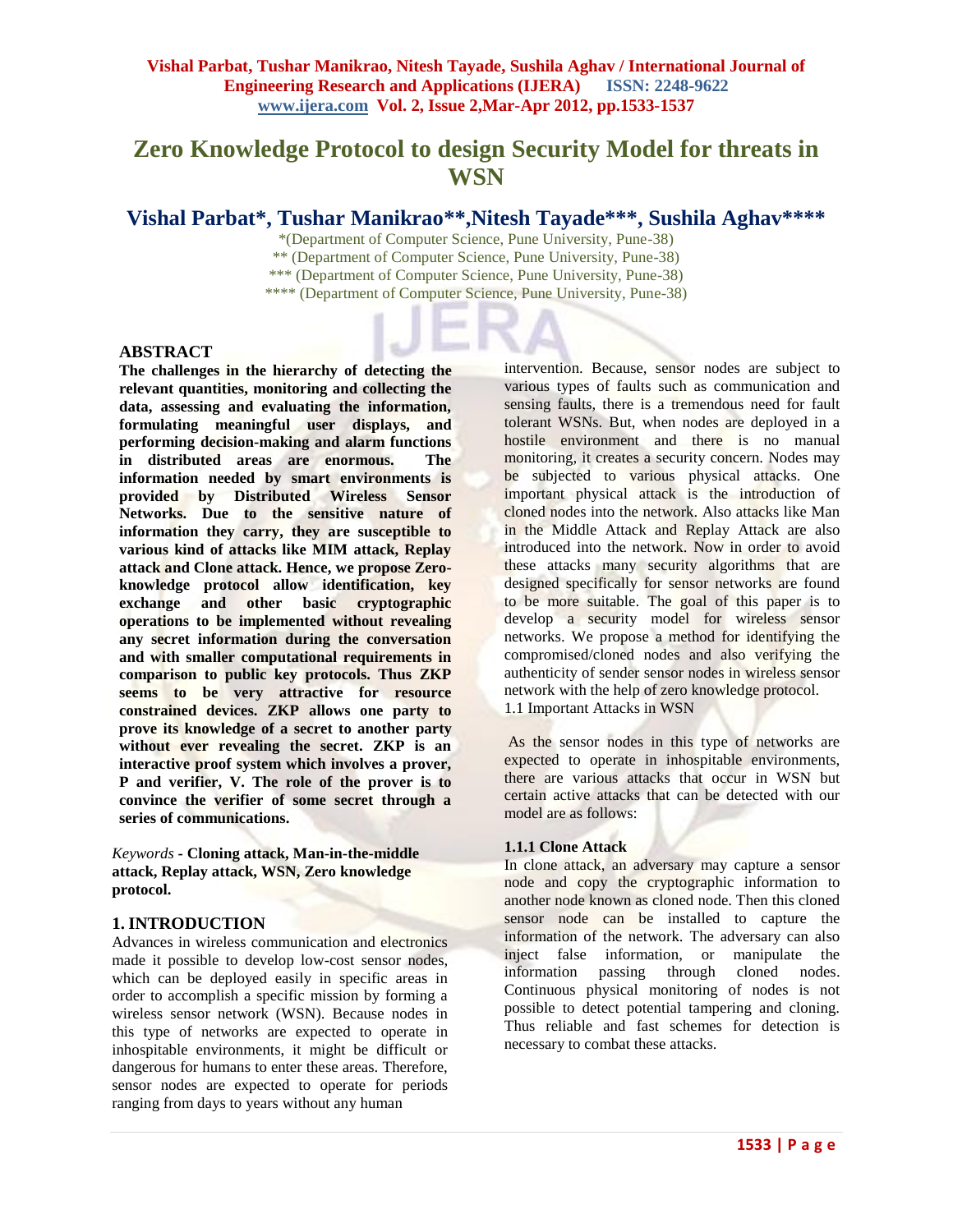#### **1.1.2 Man in the Middle Attack**

It is a form of active [eavesdropping](http://en.wikipedia.org/wiki/Eavesdropping) in which the attacker makes independent connections with the victims and relays messages between them, making them believe that they are talking directly to each other over a private connection, when in fact the entire conversation is controlled by the attacker. The attacker must be able to intercept all messages going between the two victims and inject new ones, which is straightforward in many circumstances.

#### **1.1.3 Replay Attack**

A replay attack is a form of network attack in which a valid data transmission is maliciously or fraudulently repeated or delayed. This is carried out either by the originator or by adversary who intercepts the data and retransmits it. This type of attack can easily overrule encryption.

#### **2. ZERO KNOWLEDGE PROTOCOL**

Zero Knowledge Protocols, is an improvement on these situations. The objective is to obtain a system in which it is possible for a prover to convince a verifier of his knowledge of a certain secret without disclosing any information. The present invention relates to Zero Knowledge Protocols that allows the knowledge of some "secret" or private key information in a first party domain to be verified by a second party without imparting the actual secret information or private key to that second party or to any eavesdropping third party. Throughout the present specification, the first party owning the secret information or private key ("s") and wishing to prove that it has possession of the information will be referred to as the "prover" ("P"); the second party wishing to verify that this is the case without actually receiving knowledge of the secret will be referred to as the "verifier" ("V"). The prover P and verifier V may be any suitable electronic device. The secret information may be any numeric value, hereafter referred to as the secret number of the prover P. ZKP based protocols require less bandwidth, less computational power, and less memory compared to other authentication methods and thus seems to be suitable for WSN.

## **3. DISADVANTAGES OF OLDER METHODS**

Traditional protocols for the identification of parties in a transaction suffer from flaws that are inherent to the process used to achieve the objective. In simple password protocols, a claimant A gives his password to a verifier B. If certain precautions are not taken, an eavesdropper can get hold of the password that was

transferred, and from there on he can impersonate A to his liking. Other protocols try to improve on this, as in the case of challenge-response systems. In this sort of protocols, A responds to B's challenge to prove knowledge of a shared secret.

Of course, the challenge is changed every time the protocol is used; therefore, an eavesdropper can, in time, gather enough partial information about the shared secret to try an impersonation attack like the one described above. Zero Knowledge Protocols (ZKP) which are designed to defeat the disadvantages described above. In ZKP, a prover will try to demonstrate knowledge of a certain secret to a verifier. The main idea is to allow the proof to take place without revealing any information whatsoever about the proof itself, except of course for the fact that it is indeed a valid one. Zero Knowledge Proofs can be compared to an answer obtained from a trusted oracle. Except the validity of his claim.

#### **4. ADVANTAGES OF ZERO KNOWLEDGE PROTOCOL**

Zero Knowledge Protocols have the following properties:

• The verifier cannot learn anything from the protocol. The verifier does not learn anything in the process of the proof that he could derive from public information by himself. This is the central concept of zero knowledge, i.e., zero amount of knowledge is transferred. There are similar protocols, called Minimum Disclosure Protocols, which relax this property trying to maintain the flow of information to a minimum.

• The prover cannot cheat the verifier. If Pat doesn't know the secret, he can only fool Vani with an incredible amount of luck. The odds that an4 Gerardo I. Simari impostor can cheat the verifier can be made as low as necessary by increasing the number of rounds executed in the protocol.

• The verifier cannot cheat the prover. Vani can't get any information out of the protocol, even if she doesn't stick to the rules. The only thing Vani can do is decide when she accepts that Pat actually knows the secret. The prover will always reveal one solution of many; by doing this he insures that the secret remains intact. This point will become more clear after the presentation of some more complicated systems below.

• The verifier cannot pretend to be the prover to a third party. As stated earlier, no information flows from Pat to Vani. This precludes Vani from trying to masquerade as Pat to a third party. Nevertheless,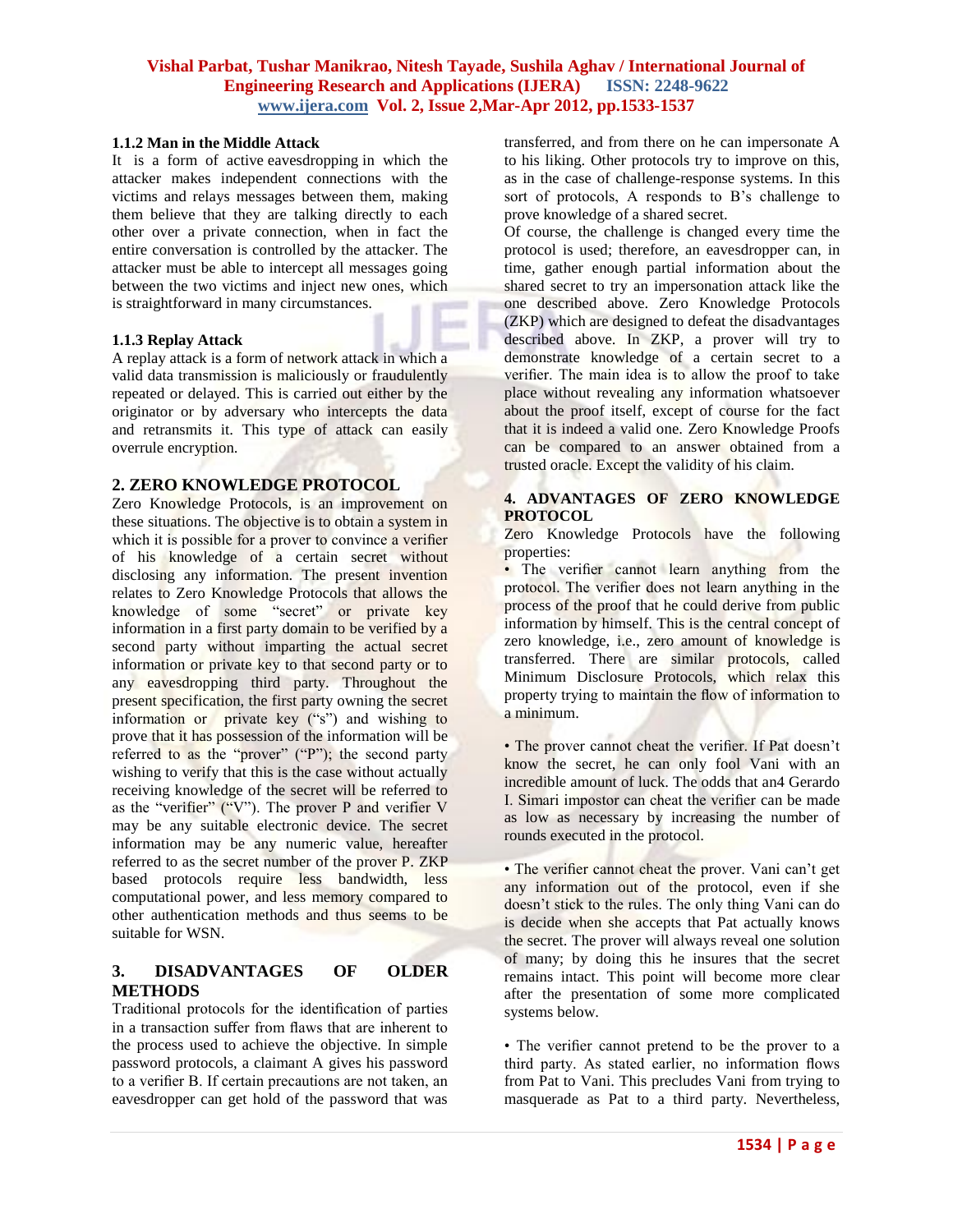some ZKP protocols are vulnerable to man-in-themiddle attacks, in which an eavesdropper relays traffic to achieve the desired impersonation effect. A recording of the execution of the protocol is worthless in convincing a third party. Such a recording is identical to a faked one, in which Pat and Vani agreed on the steps before hand.

## **5. PROPOSED MODEL**

#### **Assumptions**

•We have categorized nodes into three categories; base station, cluster head and member nodes. Some arbitrary nodes are selected as cluster heads and generation of cluster heads is left to the clustering mechanism . Each cluster head knows about its member nodes, while every member node knows its cluster head. Base station stores information of all sensor nodes (including cluster heads). The base station maintains complete topological information about cluster heads and their respective members.

• Base station is powerful enough and cannot be compromised like other nodes of the network.

• There is no communication among the member nodes

The algorithm works in two phases whose diagrammatic representation is as shown below;



**Fig. 1 describes communications using ZKP in the proposed model.**



**Fig. 2. Predeployment Phase of Model for Generation of Fingerprint**



#### **Fig. 3. Post deployment Phase of Implementation of ZKP in our Proposed Scheme**

To be effective, the protocol is conventionally carried out over a reasonably large number of rounds (or trials or communications). Each round gives V an increasing degree of confidence that P knows the correct number *s*. The number *s* remains private within the domain of the prover. Since N is a product of at least two large primes unknown to V (typically of 1024 or 2048 bit number), it is extremely difficult to factorise, and thus makes it computationally infeasible to derive s from *v* given  $v = s2 \text{ mod } N$ .

1) **Stage 1**: The prover P chooses a random number r, calculates *r*2*modN* and transmits to the verifier V.

2) **Stage 2**: The verifier V now chooses one of two questions to ask the prover P. The verifier V can ask either for the value of the product (rs) mod N, or for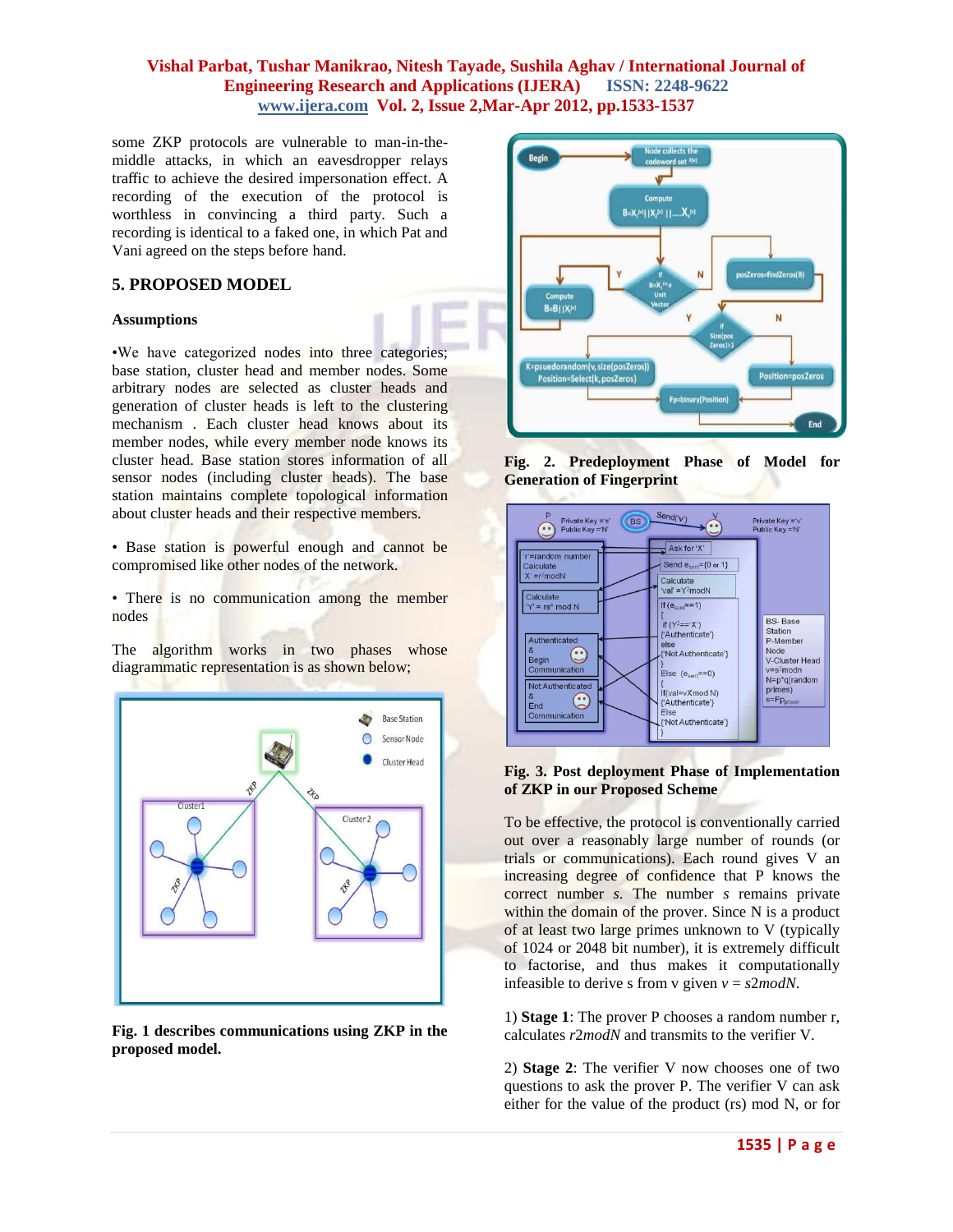the value of r that the prover has just chosen. This is generally performed by V, sending a bit *e* to P, indicating its choice of question, referred to as the challenge, such that the prover P has to provide the answer,  $y =$  *rsemodN*, where  $e \in (0,1)$ . P can answer both correctly if it knows the secret s.

3) **Stage 3**: The prover P provides  $y = rse \mod N$  as requested and the verifier checks the result as follows. If the challenge is for  $e=1$ , the verifier expects to have received rs mod N. The verifier cannot deduce any information about s from this, because r is a random number not known to V. Therefore, the verifier checks *y*2*modN*, which should be ((*rsmodN*)2*modN*) is the same as *r*2 <sup>∗</sup> *s*2*modN*. The verifier received  $r^2$  from P in stage 1 of this round, and gets *v* from the trusted third party. If the challenge is for  $e = 0$ , the verifier expects to have received r, and checks that its square matches the value of r mod N provided in stage 1.

All the above three stages are discussed in Fig.3.

## **6. EXPERIMENTAL SETUP**

We have used Windows XP Professional Operating system, JDK 1.5/ 1.6 and above and Eclipse 3.3 IDE. If the outcome of verification is true then the prover is authenticated and later verified for k times to validate it, otherwise the base station is alerted about the compromised prover node, which is later isolated from the network.

#### **6.1 Cryptographic Strength:**

The cryptographic strength of ZKP is based on few hard to solve problems; the one which we have used in our scheme is based on the problem of factoring large numbers that are product of two or more large (hundreds of bits) primes. The values of the public key also changes with every communication, making it more difficult for the attacker to guess it. The prover also generates a random number and the challenge also changes randomly. Thus, with a changed public key, challenge question from verifier and a new random number from the prover, it becomes extremely difficult for the attacker to break the security.

#### **7. IMPLEMENTATION OF ZKP**

An efficient implementation of zero knowledge protocols for authentication of devices and for identification of devices connecting to a network. According to one aspect, the present invention provides a method of verifying the knowledge of a secret number s in a prover device by a verifier device having no knowledge of the secret number,

with a zero knowledge protocol using the Montgomery representation of numbers and Montgomery multiplication operations therein. 7.1 Brief Description of the ZKP

Fig 4 below shows a schematic flow diagram of a protocol to the present invention. It slightly focuses on generation of a public key using randomized algorithm which finally gets stored in a cluster head, whenever there's a need of communication taking place between two different nodes, it takes place through the randomized generation of a private key between the two nodes using iterative iterations. Thus enabling us the data security.



#### **8. CONCLUSION**

In this paper, we proposed a new security model to address three important active attacks namely cloning attack, MITM attack and Replay attack. We used the concept of zero knowledge protocol which ensures non-transmission of crucial information between the prover and verifier. The proposed model uses social finger print together with ZKP to detect clone attacks and avoid MITM and replay attack. We analyzed various attack scenarios, cryptographic strength and performance of the proposed model.